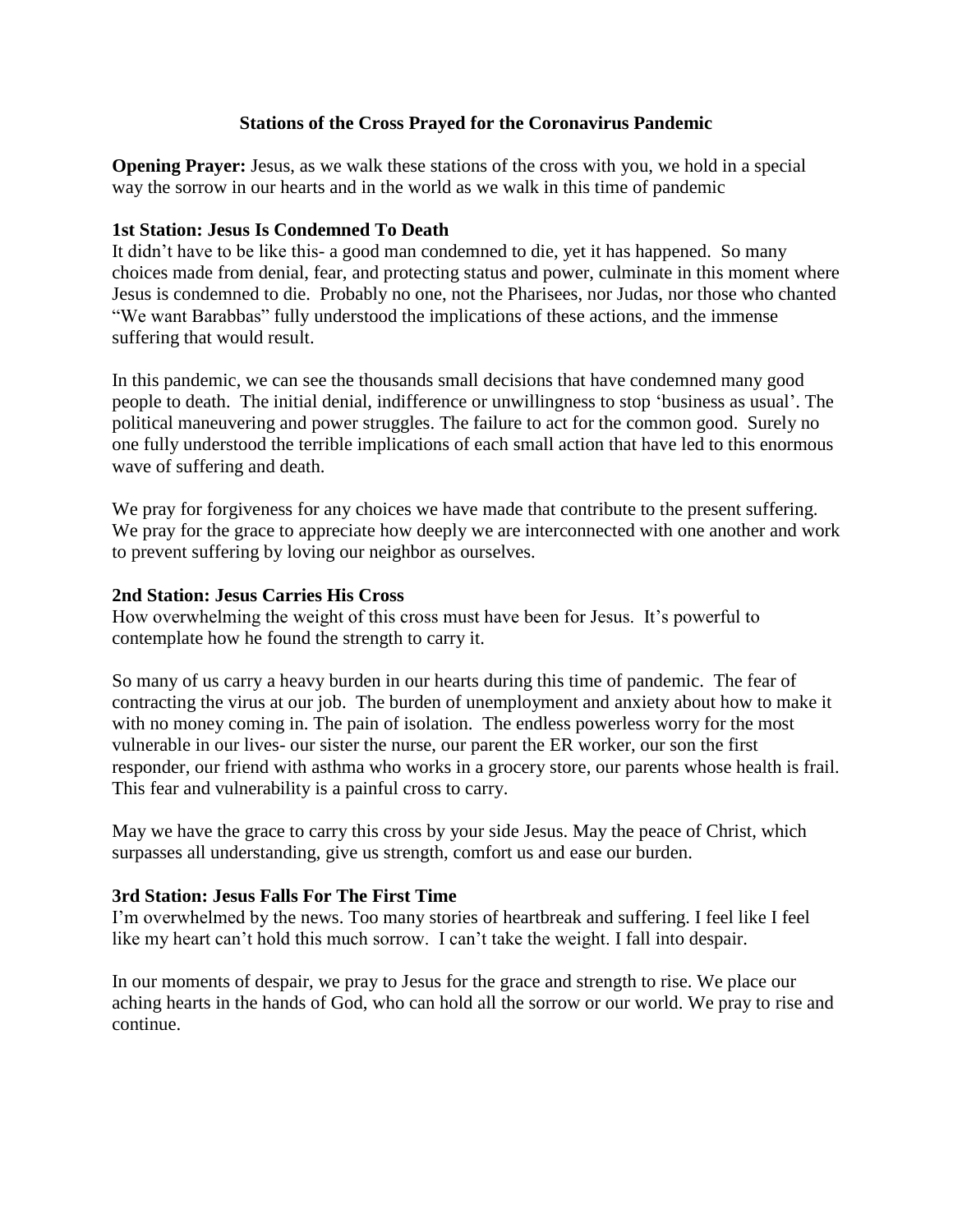# **4th Station: Jesus Meets His Mother**

Such a wrenching moment. Mary sees her son suffering and bleeding, and wants to save him, to take him in her arms, and comfort him. We can imagine her lunging toward him in desperation, only to be held back by the crowd or the guards.

Mary, be with every mother and father, husband and wife, child, brother, sister, who are suffering the same wrenching moment. Seeing their loved one suffering with Covid, gripped with fear, longing to stay by their side, yet unable to accompany them. Unable to save them, or even to hold their hand as they are dying. It is a pain you know well.

We pray that Mary may send comfort and consolation to all who are experiencing this moment of suffering and separation

# **5th Station: Simon of Cyrene Helps Carry the Cross**

Simon did not plan to be part of this, but he picks up the cross, and his strength eases the weight that Christ carries.

Many people have found themselves being Simon in this Covid crisis. Buying grocery for their elder neighbors. Making sure that children have enough to eat each day. Calling friends to check in. Praying for friends whose loved ones are sick. Giving money to ease the burden of those in dire straits. It does not remove the cross, but lightens this load when we are there for one another.

We pray to Simon of Cyrene, to help us to see how we can carry one another's crosses.

# **6th Station: Veronica Wipes The Face Of Jesus**

It is a small but brave act of comfort. Stepping forward, Veronica offers what she can. A cloth to wipe the sweat and blood from Jesus' face. A small comforting touch. It is enough.

*"In the ICU in Brooklyn, nurse Janett Perez sings to her patients... They are sedated, intubated, pushed to the brink of death by covid-19. They lie unconscious in their beds as she tends to them. "They can still hear you," the intensive care nurse at Brooklyn's Maimonides Medical Center said. Besides, she is all they have. "They don't have family around. So we have to be their family." (Washington Post)*

We pray in gratitude for the legions of women and men who have been Veronica to those who are suffering and dying. We pray for the grace to follow her example and offer whatever small comfort we can to ease the suffering of those around us.

# **7th Station: Jesus Falls The Second Time**

Each day, as the number of sick and the dead grow, I feel overpowered by dread and fall into panic. I want everyone I love, everyone who is dear to me to be spared, yet I cannot control that. So many are sick and dying. There is little I can do to protect them. In my powerlessness, I am brought to a place of utter surrender.

We join our prayer to the prayer of Esther in the Old Testament, *"Help me, Lord, who am alone and have no help but you." (Esther 4:17)*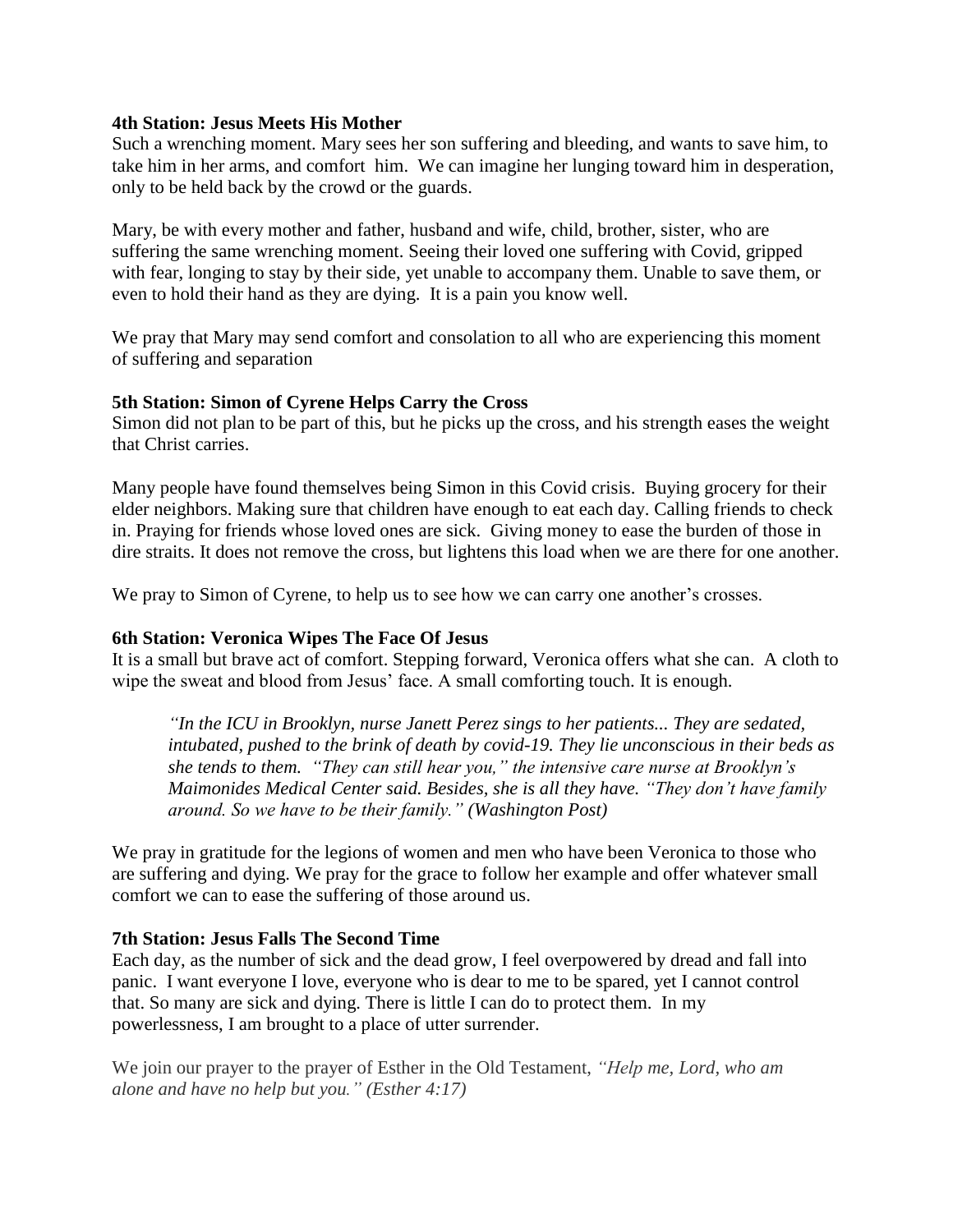# **8th Station: Jesus Meets The Women Of Jerusalem**

The women of Jerusalem go out to see Jesus to witness and accompany him in his journey to the cross. They are unprotected and in some danger themselves, yet they go to be with him.

In this pandemic, so many jobs where people are in the highest contact with those who are sick (nurses, aides, grocery store workers, cleaners) are held by women and members of the most vulnerable groups in our society. Often, like the women of Jerusalem, they are unprotected, yet they go out to meet and tend those who are suffering and in need.

We pray in gratitude for the courage and care of these women and men on the front-lines of the pandemic throughout the world, and pray for their safety.

#### **9th Station: Jesus Falls A Third Time**

"*The stress of everyone being home all the time wears on me. I can't take it." "The loneliness and isolation feel unbearable." "I'm gripped with fear every time I leave the house." "I don't see how we can make it through financially with no work" "I am afraid for our future. I feel like it will never be normal again."*

I fall again into hopelessness. I lay here, angry, exhausted, unsure if I am unable or just unwilling to rise. I do not want this. I want to go back to 'before'.

We pray to Jesus who found the strength to endure the unendurable, to accept the journey of suffering, who fell but was not crushed. We pray for the strength to stand up again and continue the journey.

# **10th Station: Jesus Is Stripped of His Clothing**

Jesus is stripped of his garments, left naked and utterly vulnerable.

During this crisis we have been stripped of so many of the comforts and protections of 'normal' life. Everything seems to be stripped away- our rhythms of life, our connections with others, the feeling of safety and security, our sense of the future. We feel naked and utterly vulnerable.

We pray for the grace of surrender and letting go.

# **11th Station: Jesus Is Nailed To The Cross**

There is bitter cruelty in this moment of Jesus' suffering and death. Sharp nails driven into his flesh. Not enough for him to die, but to die with such pain and suffering.

In this pandemic too- there is cruelty -this virus that robs people of their breath, the lack of masks and ventilators, the fact that there simply isn't enough room for all who are dying, and so they lay alone in hospital hallways for their final moments on earth. It's so painful. We want to look away.

A cry from our heart joins with Jesus' voice

*My God, my God, why have you forsaken me? Why are you so far from saving me, so far from the words of my groaning? O my God, I cry out by day, but you do not answer, by night, and but I have no relief…*